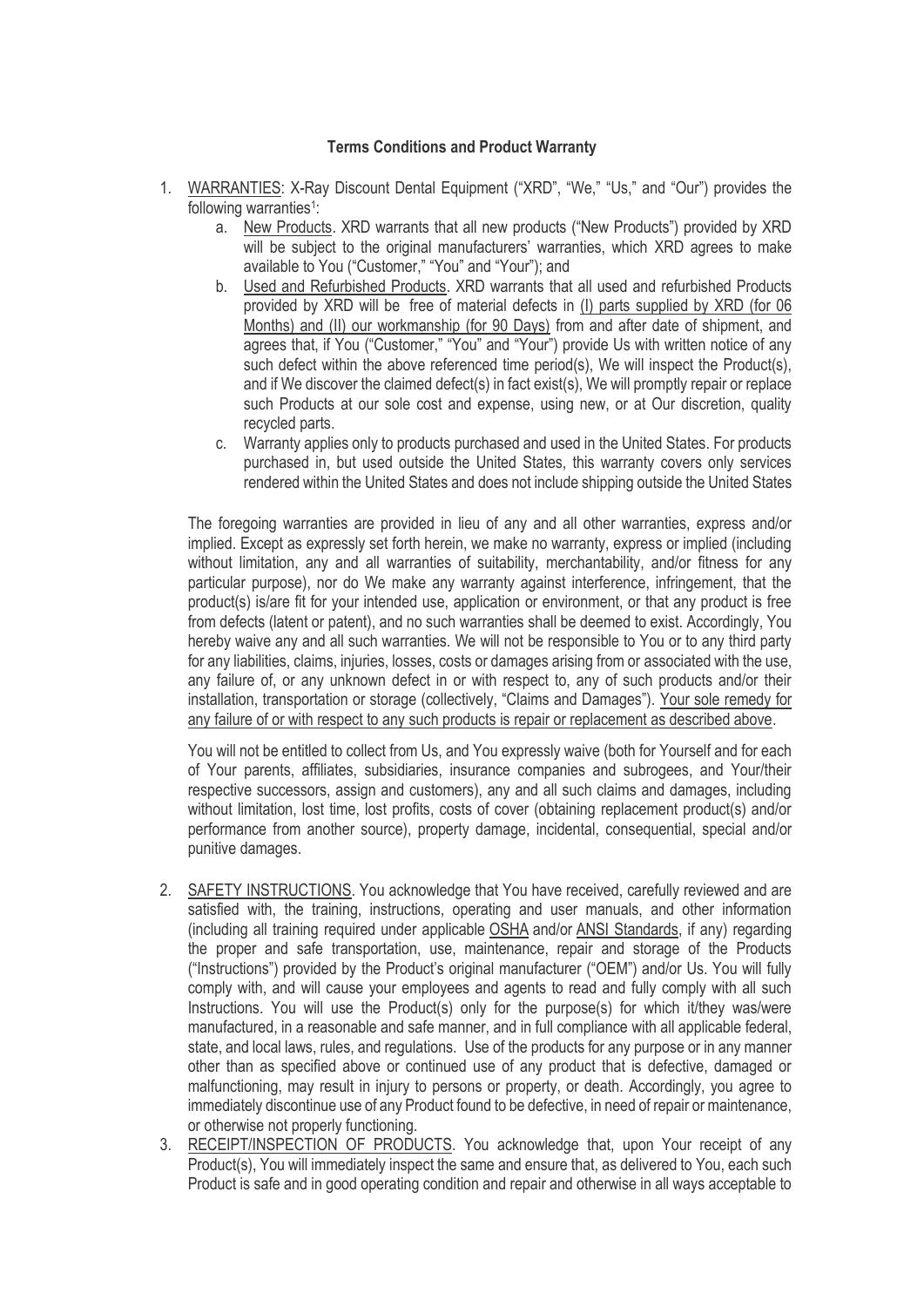You. You acknowledge that You have selected the Product(s) based on Your determination that it/They is/are appropriate for Your purposes, use, application and environment, and not based on any recommendation by Us. Except as expressly set forth herein, each Product is provided to You AS IS, WHERE IS and without any warranty by Us as to its condition or appropriateness for Your purpose.

- 4. USE, TRANSPORTATION AND STORAGE. You acknowledge that the possession, use, transportation, and/or storage of the Products may give rise to the risk of personal injury and/or property damage. Unless otherwise agreed in writing by XRD, all Products will be shipped F.O.B. shipping point (Incoterms 2000). You assume all such risk and release and discharge us from any and all liens, liabilities and claims arising in connection with the same, including without limitation, any and all claims arising or in connection with our negligence (other than our own intentional misconduct).
- 5. HOLD HARMLESS/INDEMNITY. You assume all risks associated with the possession, use, transportation and storage of the Product(s). Accordingly, You hereby waive any and all liens and claims arising from or associated with, and agree to indemnify, defend and hold harmless XRD, its parents, affiliates and subsidiaries, and their respective officers, directors, shareholders, agents employees, representatives, successors and assigns, from and against, any and all liabilities, claims damages, losses costs and expenses (including without limitation, attorney's fees, claims for bodily injury(ies) (including death), property damage, loss of time and/or inconvenience) arising in connection with such possession, use, transportation and/or storage, regardless of the cause and including any injuries and/or damages suffered by You, Your employees and/or any third party(ies), except to the extent directly resulting from our intentional misconduct.
- 6. SITE PREPARATION. If We are to deliver any Product(s), You agree to have the delivery site clean and ready for the delivery and installation, and You agree to pay an additional charge for any delay incurred, or additional labor performed by Us resulting from Your failure to timely do so.
- 7. SUBCONTRACTING AND ASSIGNMENT. You may not assign any of your rights, remedies or obligations arising hereunder or in connection herewith.
- 8. XRD WAIVER. I (the Customer) waive my rights under the Deceptive Trade Practices-Consumer Protection Act, Section 17.41 et seq., Business & Commerce Code, a law that gives consumers special rights and protections. After consultation with an attorney of Your own selection, You voluntarily consent to this waiver.
- 9. REFUNDS / RETURNS / CANCELATIONS / EXCHANGES. Any orders placed and later cancelled by the purchaser will be subject to a 8% transaction fee. All orders are subject to a 25% restocking fee. Electrical items, special orders or items requiring upholstery or laminate selections are not refundable. Returned items must be unused and in resalable condition. Refunds are issued within 60 days of equipment return. Freight charges will not be refunded. Opened hand pieces may not be returned for credit, but will be repaired or replaced in accordance with guarantee. **On all Returns, an RMA number must be received prior to returning any product**. This may be obtained by contacting Our company. Purchaser may cancel their order only with the written consent of XRD and the payment of reasonable and proper cancellation charges/restocking fees.
- 10. MISCELLANEOUS. This Sales Order represents the complete and final agreement between You and Us and cannot be modified by oral agreement. There are no oral or other representations, warranties or agreements not included in this Sales Order. You acknowledge that this Sales Order may be amended only in a writing signed by both You and Us. This Sales Order will be governed by and construed only under the laws of the State of Florida, and proper venue for any and all legal actions seeking to interpret or enforce this Sales Order shall lie solely and exclusively in the courts located in Kissimmee, Florida. This Sales Order allocates the risk of injury or damage to persons or property arising from the Products and the transportation, storage, or use thereof, between You and Us. This allocation is recognized by You as being fair and reasonable in light of the amounts being charged hereunder, and is, in fact, reflected in the amount(s) charged by XRD. All Orders under \$5000 to be paid in full at time of order. Larger equipment Orders require a deposit of 50% with balance of payment due prior to shipment. All orders are subject to a \$25 minimum order amount. The terms of the foregoing Sections 1-9 will be deemed to apply not only to the Product(s) identified on the reverse side hereof, but also to all other Products You may purchase from Us,